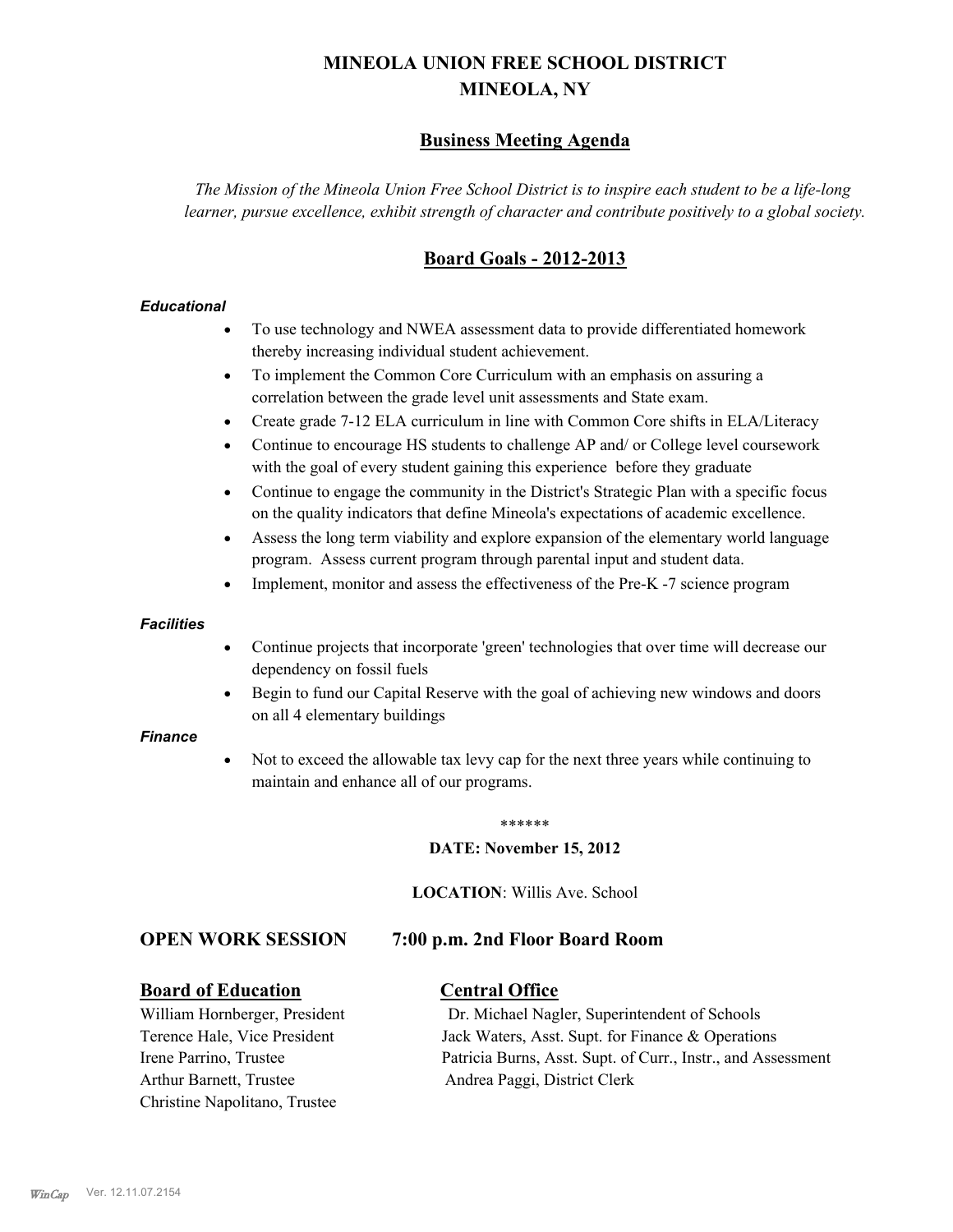**A. Call to Order** 

**B. Pledge of Allegiance**

- **C. Reading of Mission**
- **D. Moment of Silent Meditation**
- **E. Dais & Visitor Introductions**

**F. High School Student Organization Report**

**G. Old Business**

### **H. New Business**

**RESOLUTION #28- BE IT RESOLVED**, that the Board of Education of the Mineola Union Free School District hereby authorizes and approves the memorandum of agreement between the Board of Education and the Mineola Teachers Association, dated October 26, 2012; and

**BE IT FURTHER RESOLVED**, that the Board of Education hereby authorizes the Superintendent of Schools to incorporate said memorandum of agreement into a more formal written agreement and further authorizes the Superintendent of Schools to execute said formal written agreement

| <b>Motion:</b><br>Second: |     |  |
|---------------------------|-----|--|
| Yes:                      | No: |  |
|                           |     |  |
|                           |     |  |
|                           |     |  |
|                           |     |  |
| Passed:                   |     |  |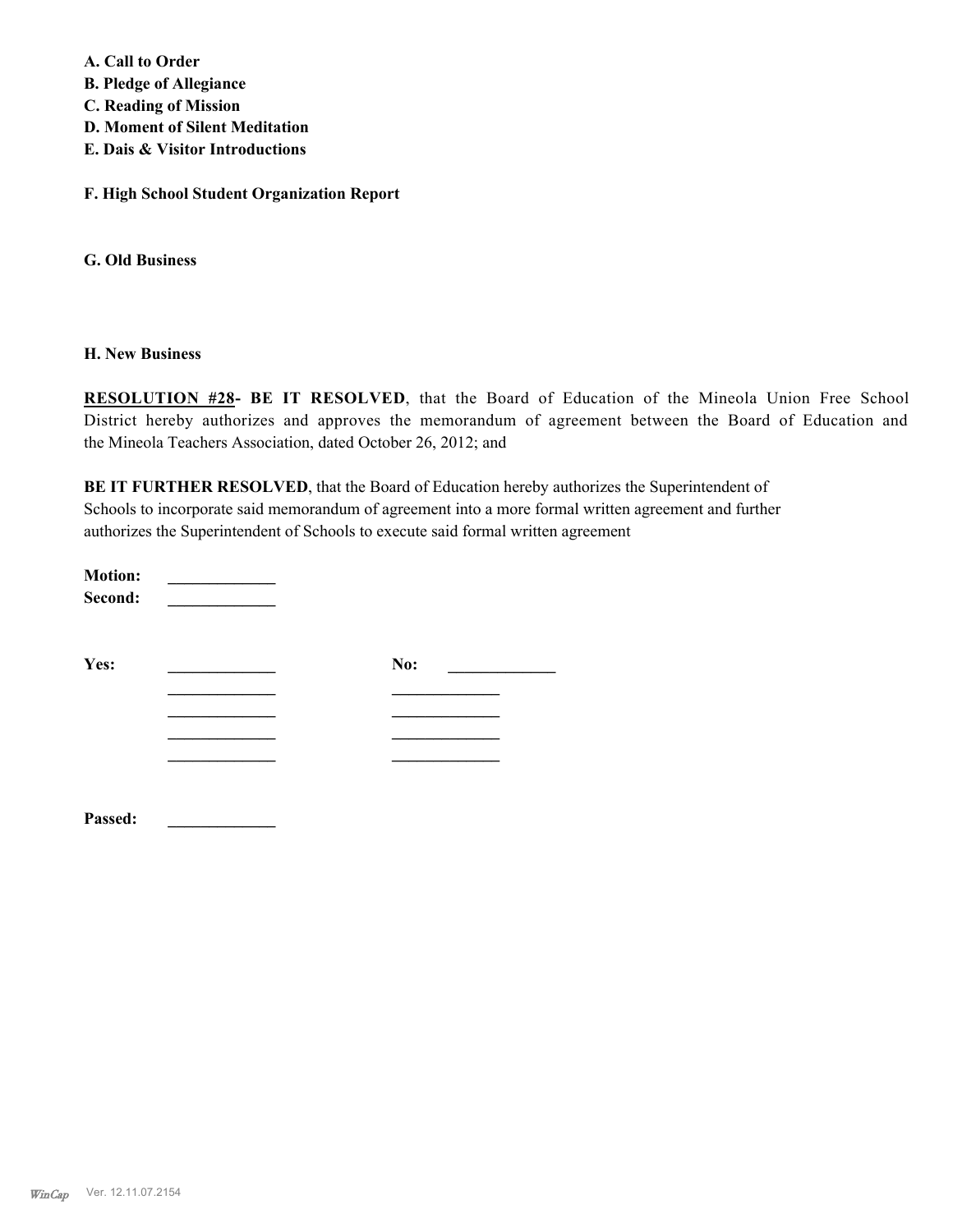### **New Business (continued)**

**RESOLUTION #29- BE IT RESOLVED** that the Board of Education of the Mineola Union Free School District approves the award of Contract "G" for General Construction- General Construction, Site, Heating, Ventilation, Air Conditioning, Plumbing, Electrical and Fire Alarm Work, for the Meadow Drive Project (SED control # 28-04-10-03-0-001-011) bid opened October 24, 2012 to the lowest responsible bidder meeting specifications, J. Cole Construction, Inc., for a total contract price of \$881,500.00 plus Alternate Nos. G2 through G6, \$57,500.00, totaling \$939,000.00.

| <b>Motion:</b><br>Second: |     |
|---------------------------|-----|
| Yes:                      | No: |
|                           |     |
|                           |     |
|                           |     |
|                           |     |
| Passed:                   |     |

### **I. Consensus Agenda**

**RESOLUTION # 30-BE IT RESOLVED** that the Board of Education approves the consensus agenda items I.1.a. through I.7.b., as presented.

| <b>Motion:</b><br>Second: |     |
|---------------------------|-----|
| Yes:                      | No: |
|                           |     |
|                           |     |
|                           |     |
|                           |     |

**Passed: \_\_\_\_\_\_\_\_\_\_\_\_\_**

### 1. **Accepting of Minutes**

That the Board of Education accepts the minutes of September 20, 2012 Business Meeting and the October 4, 2012 Workshop Meeting as presented. a.

### 2. **Instruction**

- a. Leave(s) of Absence/Child Rearing
- That the Board of Education grants a request to Jennifer Capella, for a Leave of Absence, for childrearing purposes, using accumulated sick days, starting approximately February 24,2013. 1.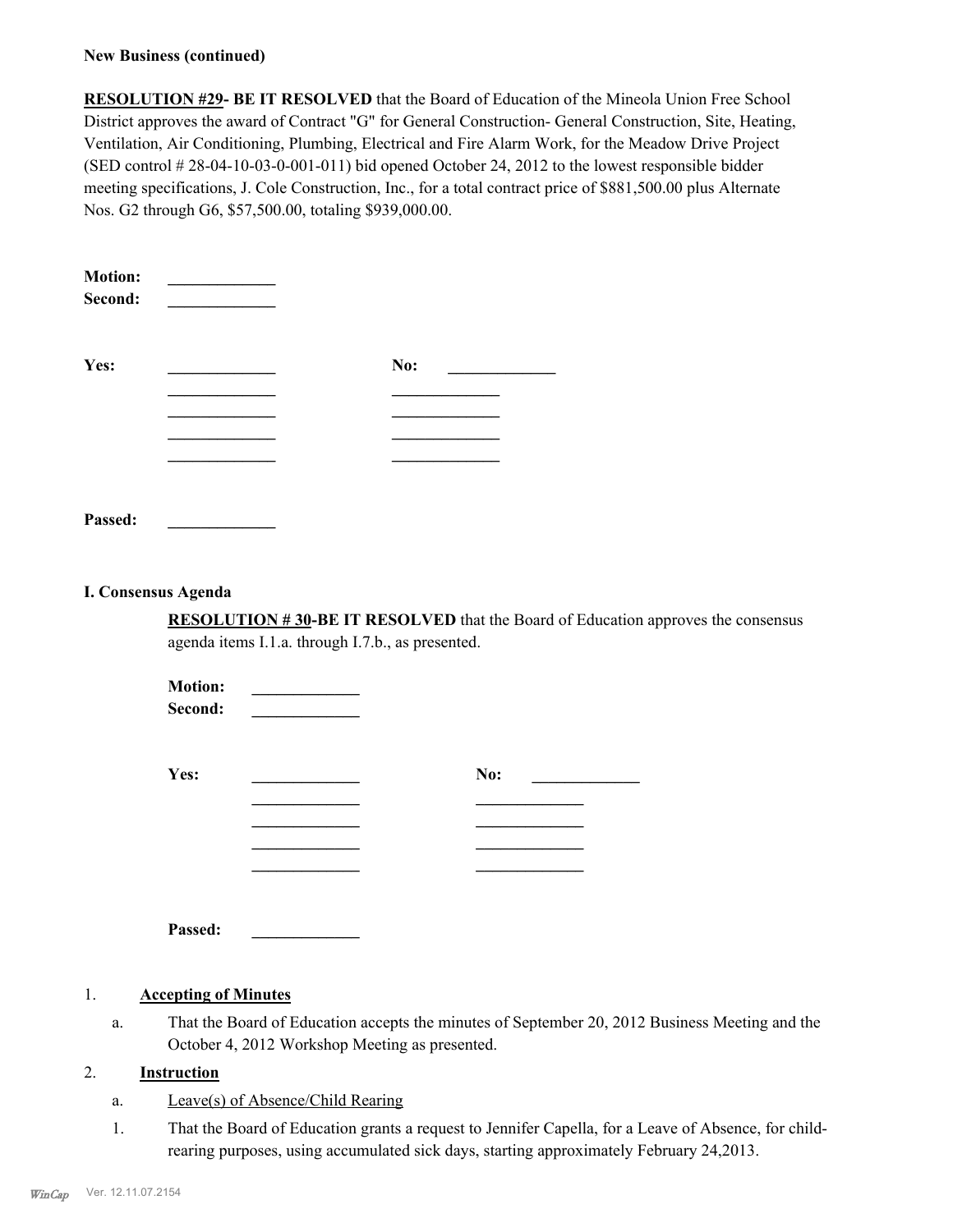- That the Board of Education grants a request to Cheryl Lippert, for a Leave of Absence, for childrearing purposes, using accumulated sick days, starting approximately February 4, 2013. 2.
- That the Board of Education grants a request to Elizabeth Goldman, for a Leave of Absence, for child-rearing purposes, using accumulated sick days, starting approximately January 29, 2013. 3.
- That the Board of Education grants a request to Kimberly Martino, for a Leave of Absence, for child-rearing purposes, using accumulated sick days, starting approximately January 29, 2013. 4.
- Appointment(S) Sub Teacher per diem b.

The Board of Education accepts the following individual(s) as Per Diem Substitute Teacher(s) for the current school year, at a daily rate of \$100.00 per day; and retirees at a daily rate of \$125.00 per day.:

- 
- 2. Kaitlin M. Smith English 7-12, English 5-6
- EMPLOYEE NAME EMPLOYEE CERTIFICATION
- 1. Meghan Bulva Childhood Education (1-6), SWD (1-6)
- 3. Daniel P. Mineo Childhood Education (Grades 1-6), SWD(1-6)
- 
- 

5. Robert J. DiBella Social Studies 7-12

4. Laurie M. Sage Nursery/K/Grades 1-6

- c. Appointment(S) Perm Sub
- The Board of Education approves the appointment of Meghan Bulva, to the position of Permanent Substitute Teacher, at Mineola Middle School. Salary: \$100.00 per day 1.
- The Board of Education approves the appointment of Kaitlin Smith, to the position of Permanent Substitute Teacher, at Mineola Middle School, effective October 22, 2012 to May 31, 2013. Salary: \$100.00 per day 2.
- The Board of Education approves the appointment of Susan M. Kingsepp, to the position of Permanent Substitute Teacher, at Mineola Middle School. Salary: \$100.00 per day 3.
- The Board of Education approves the appointment of Catherine M. Clancy, to the position of Permanent Substitute Teacher, at Mineola Middle School, effective October 1, 2012 to May 31, 2013. Salary: \$100.00 per day. 4.
- The Board of Education approves the appointment of Laura M. Doherty, to the position of .7 Permanent Substitute Teacher, at Mineola Middle School, effective Octber 1, 2012 to May 3, 2013. Salary: \$70 per day 5.
- The Board of Education approves the appointment of Maria S. Santangelo, to the position of .6 Permanent Substitute Teacher, at Mineola Middle School, effective October 1, 2012 to May 31, 2013. Salary: \$60 per day 6.
- The Board of Education approves the appointment of Megan Nelsen, to the position of .4 Permanent Substitute Teacher, at Mineola High School, effectve October 1, 2012 to May 31, 2013. Salary: \$40 per day 7.
- The Board of Education approves the appointment of John E. Fretz, to the position of . 4 Permanent Substitute Teacher, at Mineola High School, effective October 1, 2012 to May 31, 2013. Salary: \$40 per day. 8.

### Appointment(s) Winter Interscholastic Coaches d.

That the Board of Education approves the appointment of the following coaches for the Winter Interscholastic Season for 2011-2012 year:

| <b>POSITION</b>                | <b>EMPLOYEE NAME</b> | <b>STEP</b>   | <b>STIPEND</b> |
|--------------------------------|----------------------|---------------|----------------|
| <b>Boys Varsity Basketball</b> | James P. Hegmann     | $\mathcal{L}$ | \$9,128.00     |
| Boys JV Basketball             | Dominick J. Tolipano | 3             | \$6,251.00     |
| 7th Grade Boys Basketball      | William G. Digennaro | 3             | \$5,347.00     |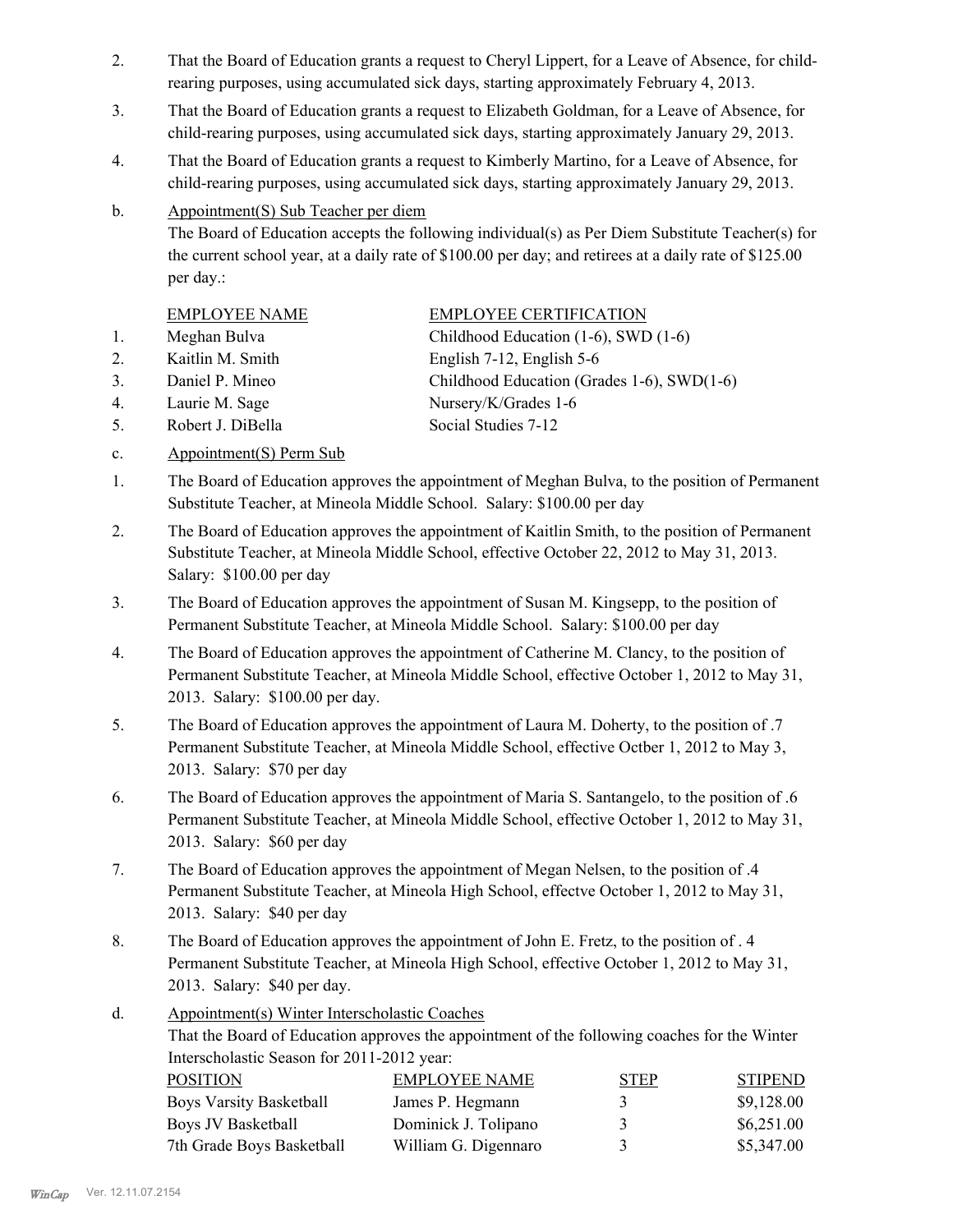| POSITION                        | <b>EMPLOYEE NAME</b> | <b>STEP</b> | <b>STIPEND</b> |
|---------------------------------|----------------------|-------------|----------------|
| 8th Grade Boys Basketball       | Martin F. Joyce      | 3           | \$5,347.00     |
| <b>Girls Varsity Basketball</b> | Denise E. Zunno      | 3           | \$9,128.00     |
| Girls JV Basketball             | Caitlin T. Orlando   | 2           | \$5,405.00     |
| Boys Varsity/JV Bowling         | Helmut Bohringer     | 3           | \$4,389.00     |
| Girls Varsity/JV Bowling        | Mark Miller          | 2           | \$3,896.00     |
| Varsity Wrestling               | Daniel Guido         | 3           | \$8,784.00     |
| JV Wrestling                    | Frank J. Massaro     | 3           | \$6,251.00     |
| <b>Varsity Wrestling Asst</b>   | Joseph P. Cerulli    | 2           | \$5,283.00     |
| 7/8 Wrestling                   | Michael Palumbo      | 3           | \$5,741.00     |
| 7/8 Wrestling Asst              | Gary L. Santosus     | 3           | \$5,336.00     |
| Girls 8th Grade Volleyball      | Hyunah Park          | 3           | \$4,740.00     |
| Girls Winter Track              | Thomas J. Leninger   | 3           | \$7,770.00     |
| Boys Winter Track               | John E. Fretz        | 2           | \$6,919.00     |
| Winter Track Assistant          | Thomas M. McGuire    | 2           | \$4,704.00     |
| Girls 7th Grade Basketball      | William G. Digennaro | 3           | \$5,347.00     |
| Girls 7th Grade Volleyball      | <b>Hilary Pavels</b> | 2           | \$4,228.00     |
|                                 |                      |             |                |

### **Facilitators** e.

That the Board of Education approves the appointment of the following staff for the 2011-2012 APPR Facilitators:

| <b>SCHOOL</b> | <b>EMPLOYEE NAME</b> | <b>STIPEND</b> |
|---------------|----------------------|----------------|
| Meadow        | Bruce M. Vatske      | \$1,000.00     |
| Hampton       | Denise M. Maynard    | \$1,000.00     |
| Jackson       | Lucia N. Barberio    | \$1,000.00     |
| Middle        | Matthew Deluca       | \$1,000.00     |
| High School   | Suzanne Sabatini     | \$1,000.00     |
| High School   | Frank J. Massaro     | \$1,000.00     |

### Appointment(S) Marching Band Staff f.

That the Board of Education approves the following staff members for the Marching Band trip:

## POSITION EMPLOYEE NAME

| 1.  | <b>Staff Marching Band Trip</b> | Frank N. Mauriello       |
|-----|---------------------------------|--------------------------|
| 2.  | <b>Staff Marching Band Trip</b> | Anthony J. Demarino      |
| 3.  | <b>Staff Marching Band Trip</b> | Lauren M. Granath        |
| 4.  | <b>Staff Marching Band Trip</b> | Lisa D. Granath          |
| 5.  | <b>Staff Marching Band Trip</b> | Christopher J. Bonacorsa |
| 6.  | <b>Staff Marching Band Trip</b> | Simon(Ira) Jenkins       |
| 7.  | <b>Staff Marching Band Trip</b> | Christopher Rossi        |
| 8.  | <b>Staff Marching Band Trip</b> | Timothy M. Doran         |
| 9.  | <b>Staff Marching Band Trip</b> | Kenneth M. Frank         |
| 10. | <b>Staff Marching Band Trip</b> | Erin Citrano             |
| 11. | <b>Staff Marching Band Trip</b> | Amanda Alves             |
| 12. | <b>Staff Marching Band Trip</b> | Michael R. Coppola       |

### 3. **Instruction: Committee on Special Education**

That the Board of Education approves the CSE/CPSE/SCSE recommendations for programs and services for students with IEPs for the time period from 7/1/12- 8/31/12. Please be advised that all of the parents have received the student's IEP and a copy of their DUE process rights.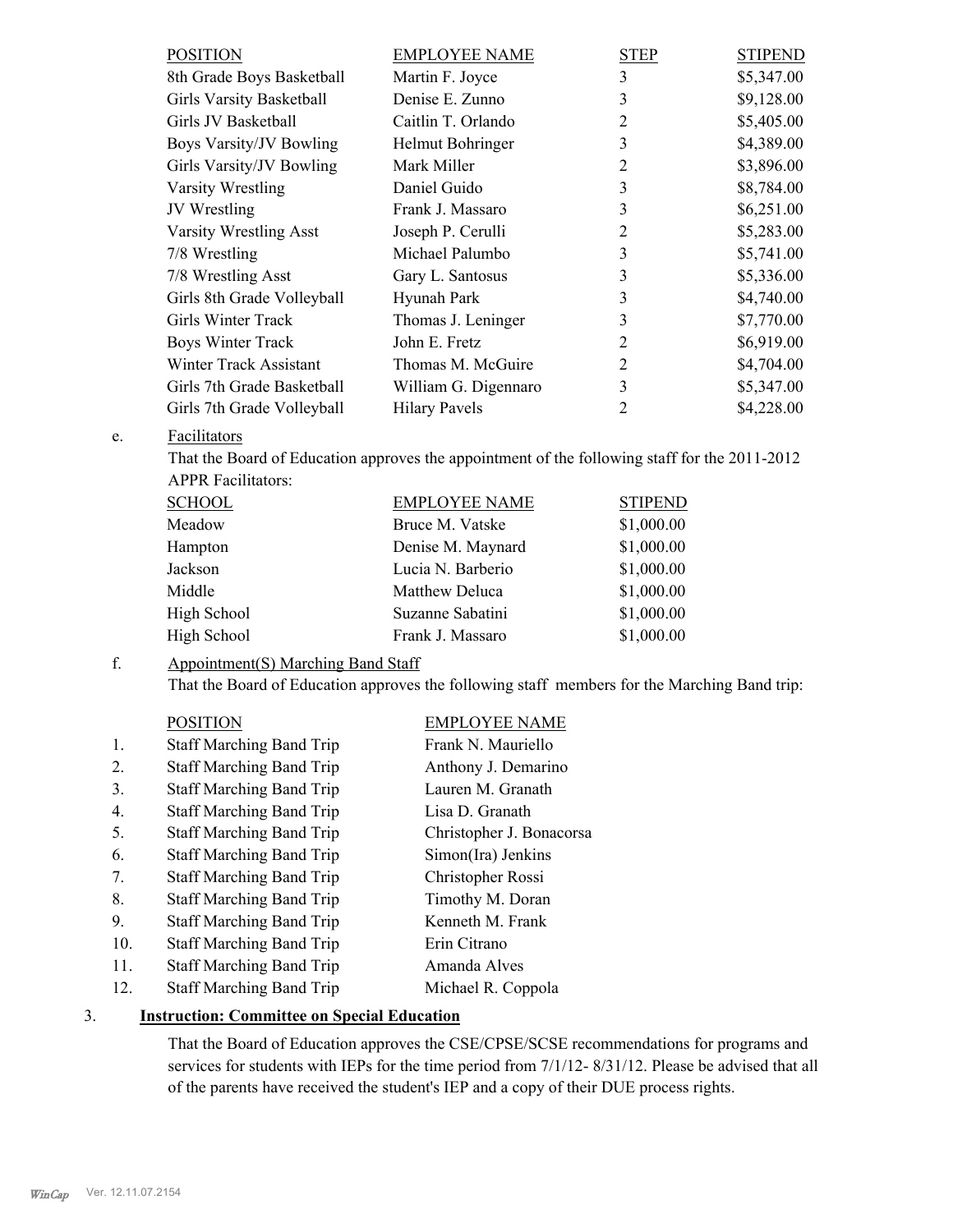## 4. **Instruction: Contracted**

a. That the Board of Education approves the Software License Agreement between Evisions, Inc and the Mineola Union Free School District for the 2012-2013 school year at a cost of \$30,000.

b. That the Board of Education approves the Software Maintenance and Support Agreement between Evisions, Inc and the Mineola Union Free School District for the 2012-2013 school year at a cost of \$8,500.

c. That the Board of Education accepts the interpreter service agreement and attached rider between Mill Neck and the Mineola UFSD for the 2012- 2013 school year.

d. That the Board of Education accepts the Special Education Services Agreement, for a parentally placed student, between the Westbury UFSD and the Mineola UFSD for the 2012- 2013 school year.

# 5. **Instruction: Other**

That the Board of Education approves the following rate of pay for 45 Day Substitute Teachers: a.

| Days 1-20  | \$100 per day |
|------------|---------------|
| Days 21-39 | \$110 per day |
| Days 40-45 | \$120 per day |
| Day 46     | on contract   |

## 6. **Civil Service**

- a. Resignation(s)
- That the Board of Education accepts with regret, the resignation of Michele Sciroppo, Bus Attendant for Transportation, for the purpose of retirement, effective December 21, 2012. 1.

### 7. **Business /Finance**

### a. **Treasurer's Report**

That the Board of Education accepts the Treasurer's report for the period ending September 30, 2012 and directs that it be placed on file.

### b. **Approval of Invoices and Payroll**

That the Board of Education accepts the Invoices and Payroll for the period ending October 31, 2012

| Warrant $#7$ October 10, 2012 | \$1,445,075.63 |
|-------------------------------|----------------|
| Warrant #8 November 5, 2012   | \$458,891.79   |

# **TOTAL EXPENSES \$ 1,903,967.42**

PAYROLL #7  $& 48$ General  $$4,069,572.86$ F Fund \$ 49,522.40

### **TOTAL PAYROLL \$4,119,095.26**